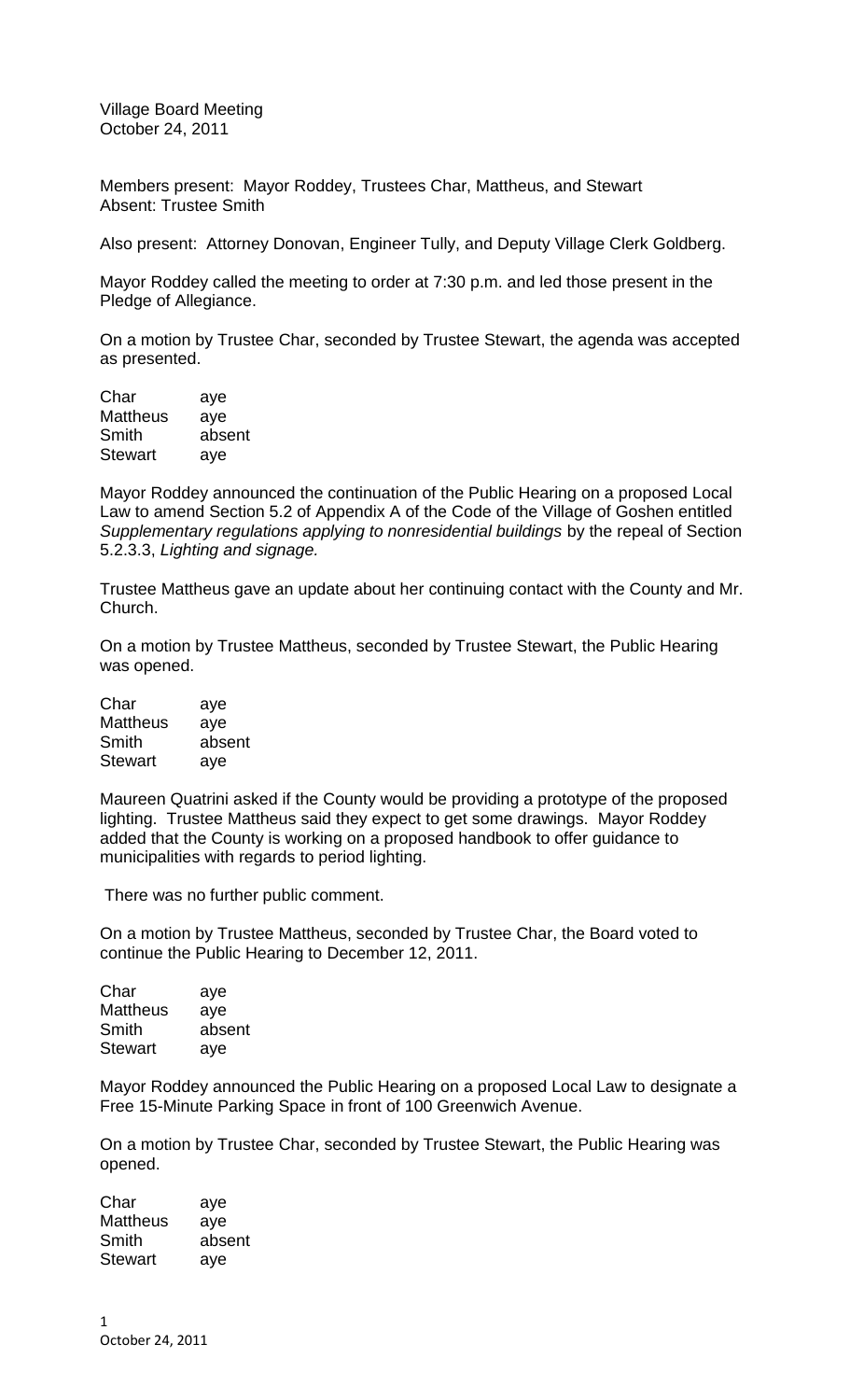Lynn Cione asked if this parking space would be in front of Village Pizza; to which the Board replied "yes".

There was no further public comment.

On a motion by Trustee Char, seconded by Trustee Stewart, the Board voted to close the Public Hearing, and add the matter to Items of Business to be voted upon.

| Char            | aye    |
|-----------------|--------|
| <b>Mattheus</b> | aye    |
| Smith           | absent |
| <b>Stewart</b>  | aye    |

Mayor Roddey announced the Public Hearing on a proposed Local Law Amending Chapter 54, Article V, Division 2, Section 54-205 by the addition of the following area to be designated as "No Parking at Any Time": Orange Avenue, the northeast side, 125 feet in either direction from the centerline of Parkway. Mayor Roddey also read a letter from Police Chief Watt proposing this no parking area and explaining that increased traffic and narrow roadway is causing a possibly dangerous situation.

On a motion by Trustee Char, seconded by Trustee Stewart, the Public Hearing was opened.

| aye    |
|--------|
| aye    |
| absent |
| aye    |
|        |

Pat Labanowski of 37 Orange Avenue told the Board that earlier that day someone had an accident on Orange Avenue and knocked down the fire hydrant, in his opinion emphasizing the need for this no parking area.

Shelia Almond of 60 Parkway commented on how she has witnessed many people not coming to a complete stop at the stop sign, speeding, and hitting the curb in the vicinity of the proposed no parking area.

Joan Labanowski asked that if the Board approved this no parking area, when it will take effect. Attorney Donovan explained the procedure for filing a Local Law. Mayor Roddey said he hoped the law would be in effect with signage by the end of November.

There was no further public comment.

On a motion by Trustee Mattheus, seconded by Trustee Char the Board voted to close the Public Hearing, and add the matter to Items of Business to be voted upon.

| Char            | aye    |
|-----------------|--------|
| <b>Mattheus</b> | aye    |
| Smith           | absent |
| <b>Stewart</b>  | aye    |

On a motion by Trustee Stewart, seconded by Trustee Char, the Minutes of the September 26, 2011 Village Board Meeting were accepted as submitted.

| Char            | aye     |
|-----------------|---------|
| <b>Mattheus</b> | abstain |
| Roddey          | aye     |
| Stewart         | aye     |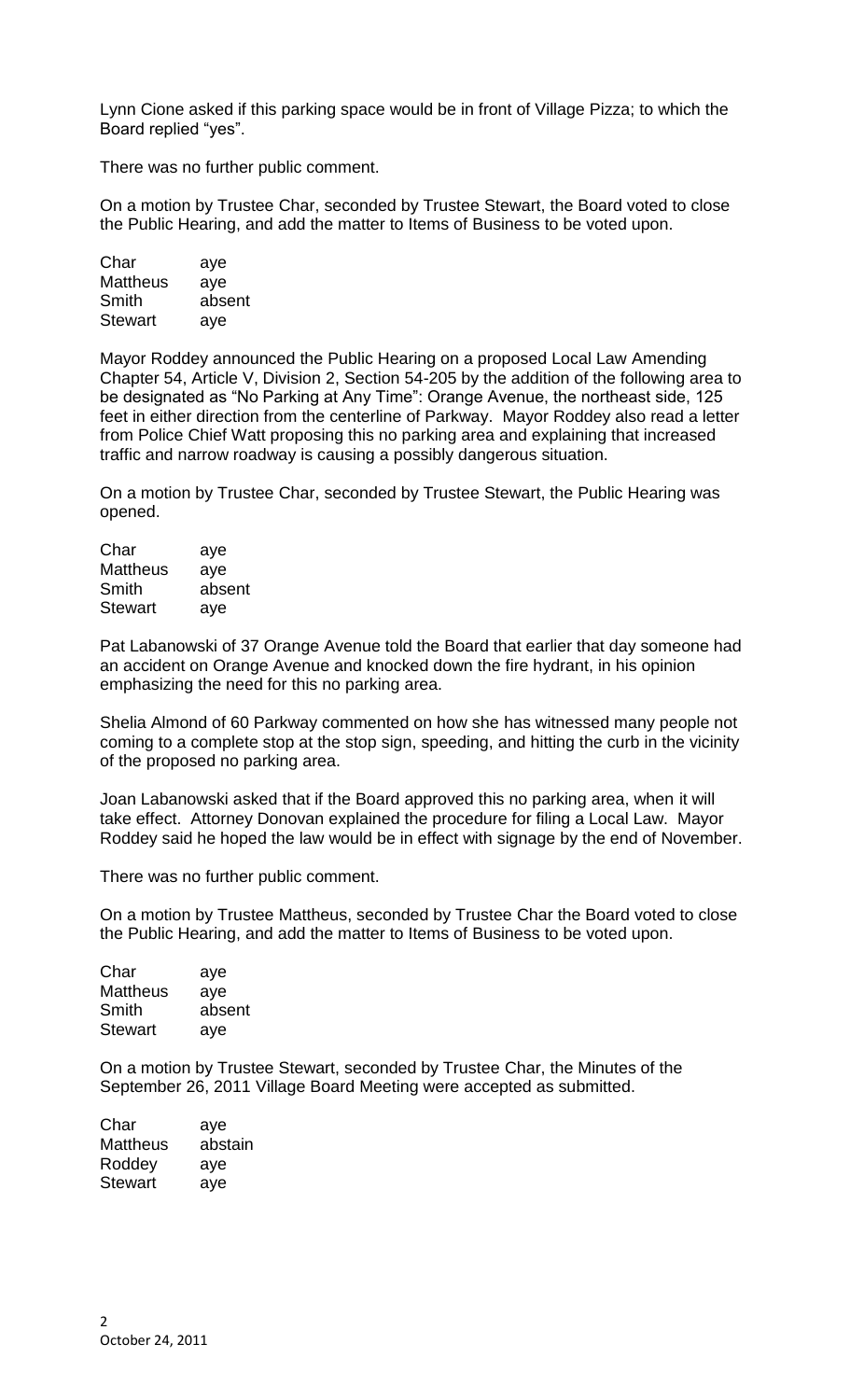On a motion by Trustee Mattheus, seconded by Trustee Char, the Minutes of the October 3, 2011 Village Board Work Session were accepted as submitted.

| Char           | aye    |
|----------------|--------|
| Mattheus       | aye    |
| Smith          | absent |
| <b>Stewart</b> | aye    |

On a motion by Trustee Mattheus, seconded by Trustee Stewart, the Minutes of the October 17, 2011 Village Board Meeting were accepted as submitted.

| Char            | aye    |
|-----------------|--------|
| <b>Mattheus</b> | aye    |
| Smith           | absent |
| <b>Stewart</b>  | aye    |
|                 |        |

On a motion by Trustee Char, seconded by Trustee Mattheus, bills as examined by members of the Board were approved in accordance with Abstract 2011/2011, 10 and 11, check numbers 2304 through 2407 in the amount of \$708,887.33

| Char           | aye    |
|----------------|--------|
| Mattheus       | aye    |
| Smith          | absent |
| <b>Stewart</b> | aye    |

Trustee Mattheus moved the following, which was seconded by Trustee Char:

WHEREAS, The Village of Goshen owns property designated as:

| 13-1-32.61 |
|------------|
| 15-1-8     |
| 15-1-48    |
| 15-1-50    |
| 61-1-43    |

AND, WHEREAS, the above described property is used by the Village of Goshen for water supply purposes for its residents and others who use the State and County facilities within the Village, and

WHEREAS, the County Legislature has exempted the described properties from County Taxation in years past,

NOW, THEREFORE, BE IT RESOLVED, that the Village of Goshen is requesting the Legislature of Orange County to exempt the described property from County taxation, for the year 2013, in view of its use for municipal purposes.

| Char            | aye    |
|-----------------|--------|
| <b>Mattheus</b> | aye    |
| Smith           | absent |
| <b>Stewart</b>  | aye    |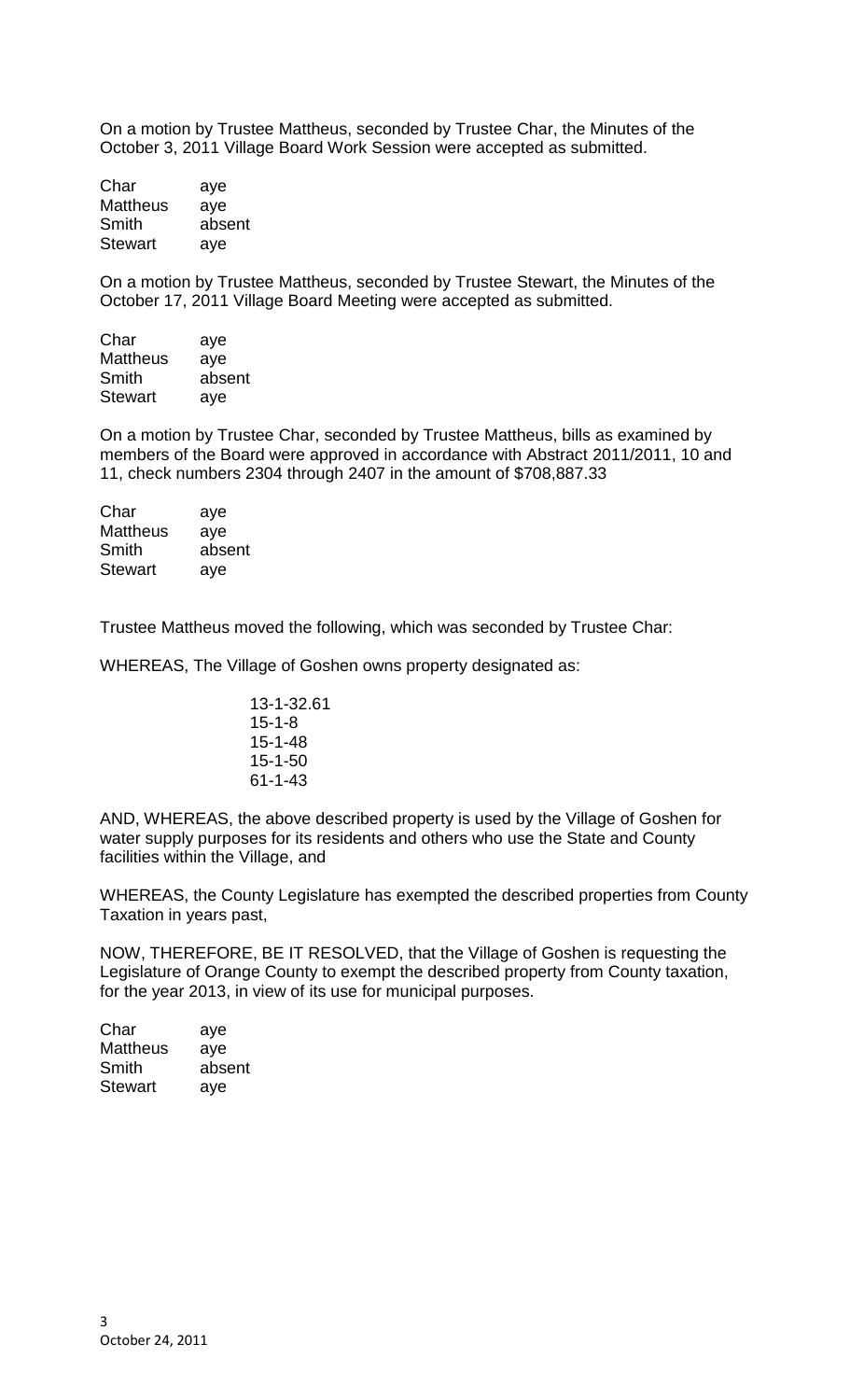Trustee Mattheus offered the following resolution and moved its adoption:

WHEREAS, the Board of Trustees must designate by Resolution and publish the offices which are to be filled in the Village election, and the terms thereof;

NOW THEREFORE BE IT RESOLVED that the Board of Trustees of the Village of Goshen designates the following offices vacant at the end of the current official year, to be filled at the Village election to be held on March 20, 2012 for the following terms:

Two (2) Trustees for two (2) years

IT IS FURTHER RESOLVED that the Village Clerk is hereby directed to publish this Resolution in full in the Goshen Independent. This Resolution will take effect immediately.

The foregoing Resolution was seconded by Trustee Stewart and a vote resulted as follows:

| Char            | aye    |
|-----------------|--------|
| <b>Mattheus</b> | aye    |
| Smith           | absent |
| <b>Stewart</b>  | aye    |

Trustee Stewart moved the following, which was seconded by Trustee Char:

RESOLVED, that the Village Board for the Village of Goshen, as lead agency, hereby issues a negative declaration pursuant to the applicable provisions of the State Environmental Quality Review Act, set forth at 6NYCRR Part 617 *et seq*., in the implementation of Local Law #2 of 2011, as it will have no adverse environmental impact.

| Char            | aye    |
|-----------------|--------|
| <b>Mattheus</b> | aye    |
| Smith           | absent |
| <b>Stewart</b>  | aye    |

On a motion by Trustee Mattheus, seconded by Trustee Char, the Board of Trustees of the Village of Goshen hereby adopts Local Law #2 of 2011, designating a free 15 minute parking space in front of 100 Greenwich Avenue.

| Char            | aye    |
|-----------------|--------|
| <b>Mattheus</b> | aye    |
| Smith           | absent |
| Stewart         | aye    |

On a motion by Trustee Mattheus, seconded by Trustee Char, the Board of Trustees of the Village of Goshen hereby adopts Local Law #3 of 2011, designating "No Parking Any Time" on Orange Avenue, the northeast side, 125 feet in either direction from the centerline of Parkway.

| Char           | aye    |
|----------------|--------|
| Mattheus       | aye    |
| Smith          | absent |
| <b>Stewart</b> | aye    |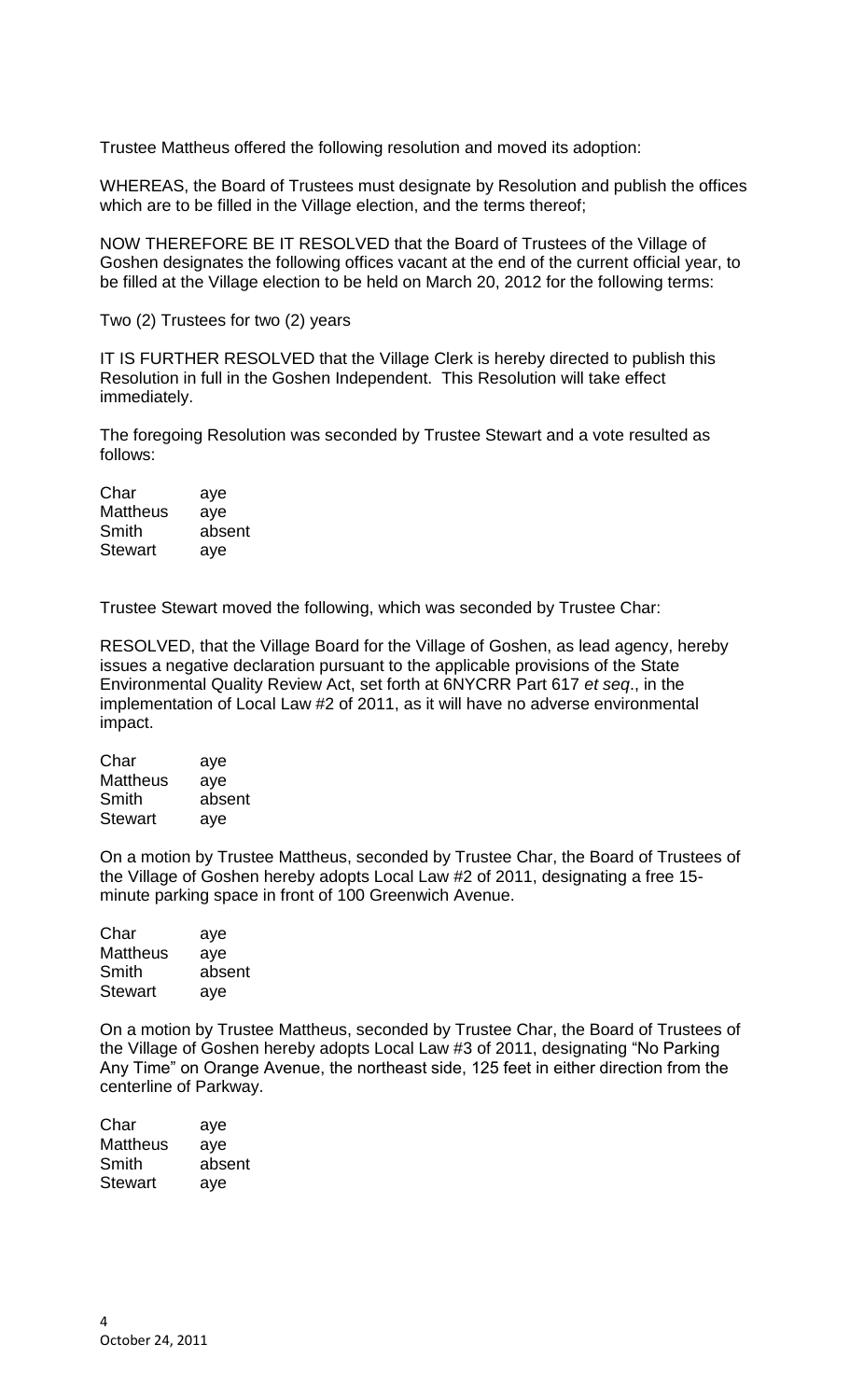## Mayor/Trustee Comments

Trustee Mattheus reported that the North Church Street pump station has been completely repaired. She also advised that the Farm Aid that has been organized by the Goshen Food Pantry is scheduled for November 5<sup>th</sup>, and urged people to attend.

Trustee Stewart reported that the DPW crews have been blacktop patching; the DPW offices have been repaired from the storm and flood damage; and crews have begun to prep Clowes Avenue for repaving.

Trustee Char spoke about the closure of the Orange County Government Center, and adverse effect on the Village's downtown businesses. He offered his opinion that the building should be torn down and completely rebuilt. He urged residents to contact their legislators and implore a speedy resolution to the issue.

Mayor Roddey reiterated Trustee Char's comments on how businesses are being affected, and encouraged residents to shop locally. He commented on how the tax exempt status of the County property has always been a challenge, but without the added revenue brought to the community it was going to be even harder on the Village. Mayor Roddey mentioned the Joint Recreation Commission's Halloween party that took place over the weekend. He said it was a success, and thanked all the employees and volunteers.

Mayor Roddey also brought up the Signage Committee, and said they hoped to organize a meeting for the beginning of November.

Trustee Stewart agreed with Trustee Char's comments on the Government Center. He added that there were several County Court rooms in the building, which may be permanently moved out of Goshen if a solution was not come to soon.

Trustee Mattheus added that the Board seemed to agree that a decision must be made swiftly on the Government Center, and she hoped partisan politics would not become an issue on the County level.

Trustee Mattheus further stated that a meeting was held between herself, Engineering Consultant Ullrich, and the Village Treasurer in reference to the CRV Well Development status. Consultant Ullrich felt that the current stage of the project would stay within the budgeted amount.

## Citizens' Comments

Joel Markowitz asked if the bid that was awarded last week had wording requiring RFP Public Works Project to avoid labor issues. He asked for clarification on the Bond Resolution being subject to referendum. He also inquired on the status on the removal of the landfill, and if DEC fines would be imposed. Attorney Donovan and Mayor Roddey responded.

Pat Labanowski offered support for rebuilding the Government Center.

Lynn Cione, representing the Chamber of Commerce, stated that the Chamber is doing a survey of local businesses to see what the effect has been since the closure of the Government Center.

Lyle and Linda Shute spoke about their house that was damaged by sewage during Hurricane Irene. They asked if the Village insurance could help them at all, and what is being done to prevent another occurrence. Engineer Tully explained that examinations of the sewer lines continues to be performed, the bid awarded last week to improve the sewer trunk line, as well as the Village's Quarterly DEC Reports, and that their area has been moved up in priority in the plan. Mayor Roddey apologized that the Village's